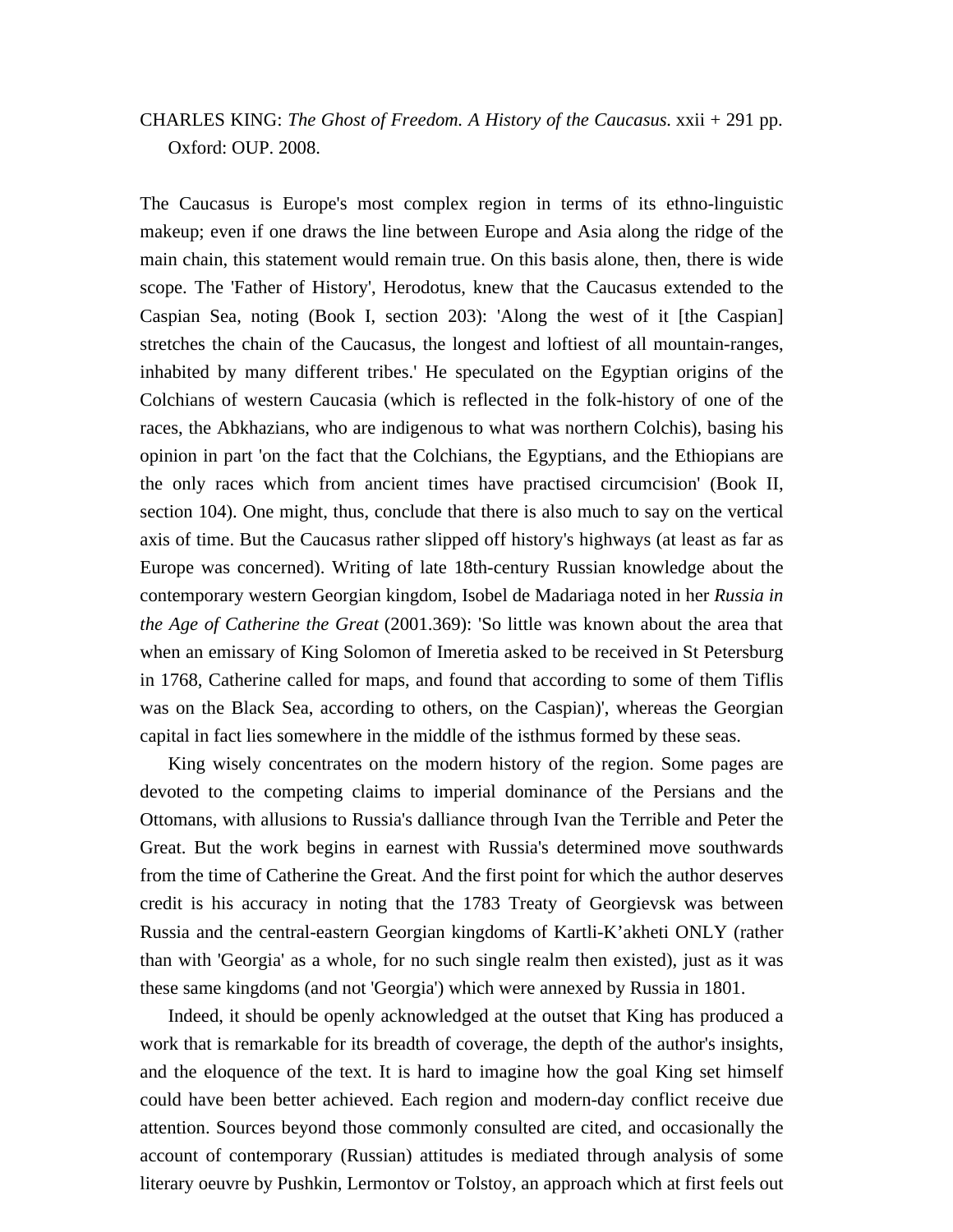of place in a work of history but which nevertheless manages to enrich the narrative, though the allusion to David Lean's *Lawrence of Arabia* (p. 133) is perhaps a reference too far. In short, readers will find this a rewarding and (mostly) reliable guide to the peoples of the Caucasus over recent centuries, their aspirations, triumphs and tragedies. There is little more to be said, but I shall still permit myself a few comments nevertheless.

Being an American, King labours under a heavy linguistic burden whereby the word 'Caucasian' is totally devoid of association with the Caucasus. He, therefore, feels compelled to employ such phrases as 'North Caucasus peoples', whilst 'North Caucasian peoples' sounds much more felicitous (and unambiguous) to speakers of British English.

Fussiness over another matter of terminology impels me to question the choice of the form 'Adyga' to represent the self-designation of the Circassians of the North West Caucasus, namely [code o]. I have never seen this particular representation in any language and would advise adoption of the more usual 'Adyghe', which keeps the three vowels distinct and also captures the back fricative of the original. In similar vein the North East Caucasian region should be 'Daghestan' (rather than 'Dagestan', as used here).

This book is not primarily concerned with language, but I have to take issue with the picture painted on p. 36 of the language-situation in the North Caucasus: 'The Adyga languages of the northwest (Circassian) bore no relation to the Nakh languages (such as Chechen) of the northeast. These, in turn, were distinct from the mix of indigenous languages spoken in Dagestan'. Whilst I am one of those yet to be persuaded of the genetic link argued by some to unite all the indigenous languages of the North Caucasus in one family, the Nakh (or Veinakh) languages (Chechen, Ingush and Bats or Ts'ova-Tush) in the North Central Caucasus are most certainly related to those spoken in Daghestan in the North East Caucasus; I would, however, concur in not linking the North West Caucasian family (Abkhaz-Abaza, Circassian and Ubykh) to the others. The South Caucasian (or Kartvelian) family (consisting of Georgian, Mingrelian, Laz and Svan) is, as universally accepted, quite separate, representing an isolated family of its own.

On p. 128 the Svanetian mountain is actually Tetnuld (not Tetnuli). Whilst canonised in 1987, the writer, publisher and political activist, (formerly) Prince Ilia Ch'avch'adze, assassinated (some say on the orders of the youthful Stalin) in 1907, is hardly Georgia's 'national poet', as claimed on p. 149, for this sobriquet properly belongs to Shota Rust(a)veli (fl. 1200).

With reference to the start of the war in Abkhazia on 14th August 1992, King writes: 'Shevardnadze proved incapable of controlling those politicians who called for a quick military solution to the Abkhaz problem....the proximate cause of the